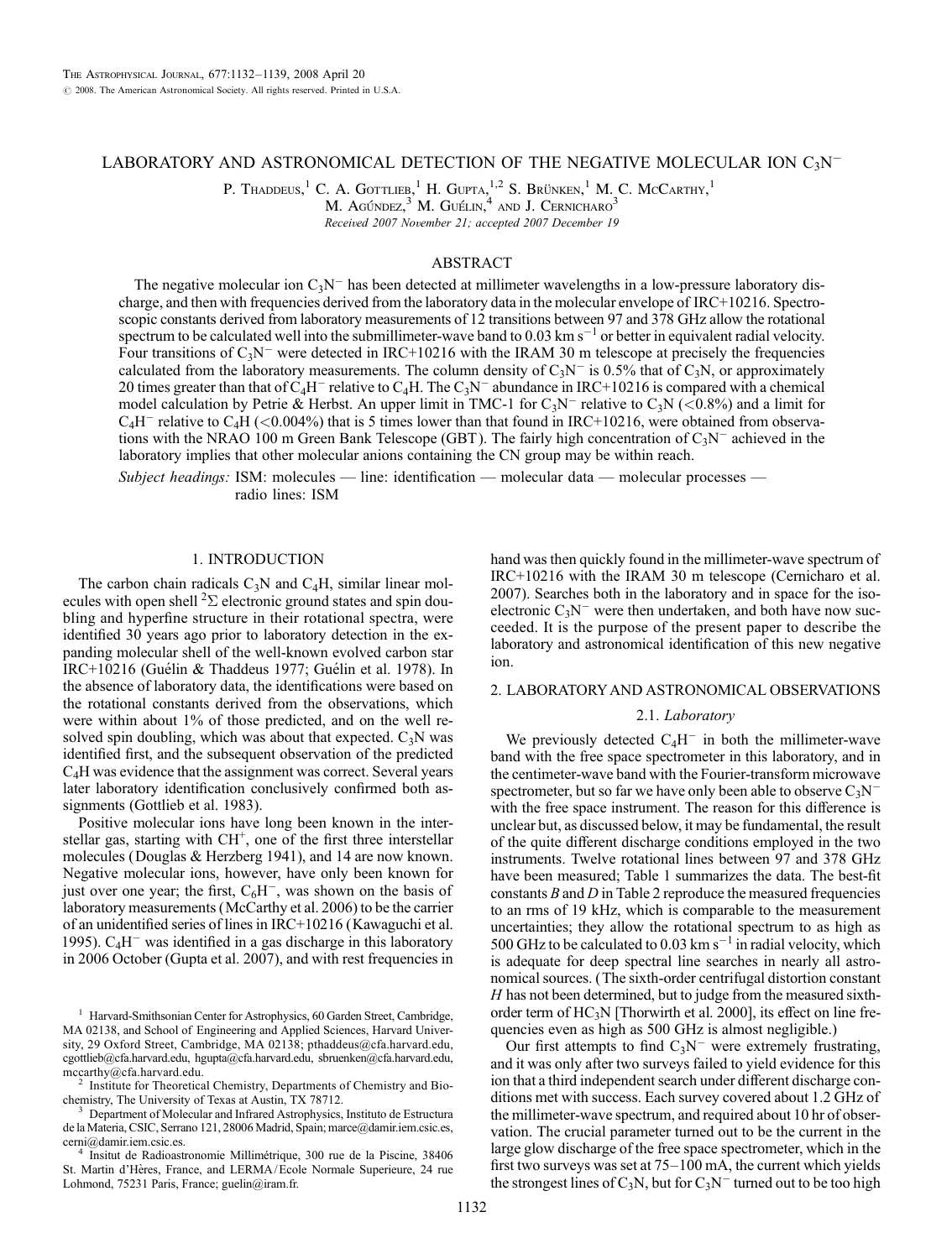| <b>TABLE 1</b><br>LABORATORY FREQUENCIES OF $C_3N^-$ |                                 |                          |  |  |
|------------------------------------------------------|---------------------------------|--------------------------|--|--|
| Transition                                           | Frequency <sup>a</sup><br>(MHz) | $O - C^{\rm b}$<br>(kHz) |  |  |
| $10-9$                                               | 97,029.656                      | $-37$                    |  |  |
| $12 - 11$                                            | 116,434.180                     | $-3$                     |  |  |
| $15 - 14$                                            | 145,539.368                     | $-27$                    |  |  |
| $16 - 15$                                            | 155,240.672                     | 11                       |  |  |
| $19 - 18$                                            | 184,342.811                     | 0                        |  |  |
|                                                      | 223,141.256                     | 34                       |  |  |
| $25 - 24$                                            | 242,538.225                     | 3                        |  |  |
| $27 - 26$                                            | 261,933.577                     | $\overline{c}$           |  |  |
| $28 - 27$                                            | 271,630.585                     | $-8$                     |  |  |
| $29 - 28$                                            | 281,327.147                     | $-4$                     |  |  |
| $35 - 34$                                            | 339,495.912                     | 19                       |  |  |
| $39 - 38$                                            | 378, 263. 734                   | $-16$                    |  |  |

<sup>a</sup> The estimated 1  $\sigma$  measurement uncertainties are 15 kHz.<br> $b$  Calculated from the spectroscopic constants in

Table 2.

by a factor of 4–5. We were undeterred by our initial failure, because  $C_3N^-$  appeared to be an extremely good candidate for both laboratory and astronomical detection: its dipole moment is calculated to be quite large, 3.1 D (this work; Kolos et al. 2008), and its electron affinity (the electron binding energy) is one of the highest of any polyatomic molecule,  $4.59 \pm 0.25$  eV according to Graupner et al. (2006).

We first searched for lines of  $C_3N^-$  between 329 and 359 GHz in a 100 mA discharge through a mixture of commercially available gases that yielded an optimum concentration of  $C_3N$ : cyanogen (NCCN, 25%), acteylene ( $C_2H_2$ , 25%), and nitrogen ( $N_2$ , 50%) with the walls of the discharge cell cooled to 200 K. Yielding no evidence for  $C_3N^-$ , the commercial gases were replaced with cyanoacetylene (HC<sub>3</sub>N, synthesized by the procedure described in Appendix A), because it had been shown that  $HC<sub>3</sub>N$  is the best source of the  $C<sub>3</sub>N$  radical (Gottlieb et al. 1983; McCarthy et al. 1995) and the  $C_3N^-$  anion is produced by dissociative electron attachment to HC3N at very low electron energies (1.6 eV; Graupner et al. 2006). In the second search, three transitions were covered in a fairly high current discharge (75 mA) through HC<sub>3</sub>N (20%) and Ar (80%) cooled to 200 K; again, no lines attributable to  $C_3N^-$  appeared. Lines of  $C_3N^-$  were finally observed in the third search, which was done with the same mixture of gases as for the previous one, but at a lower current (20 mA). The total pressure was about 15 mtorr when the walls of the discharge cell were cooled to 250 K.

TABLE 2 SPECTROSCOPIC CONSTANTS OF  $C_3N^-$ 

| <b>CONSTANT</b> |                   |                     | THEORETICAL            |                  |
|-----------------|-------------------|---------------------|------------------------|------------------|
|                 | <b>LABORATORY</b> | <b>ASTRONOMICAL</b> | This Work <sup>a</sup> | KGB <sup>b</sup> |
| $B$             | 4851.62183(20)    | 4851.61(3)          | 4848                   | 4850             |
| $10^{6}D$       | 685.92(10)        | 700(100)            | 627                    | 628              |
| $eQq$           | $\cdots$          | .                   | $-3.3$                 |                  |

Note.—Values are given in MHz.<br><sup>a</sup>  $B_e$  (4852.7 MHz) from a CCSD(T)/aug-cc-pVQZ calculation; the vibrationrotation correction (4.6 MHz) and D were calculated at the  $\text{CCSD(T)/cc-pVTZ}$  level of theory.

 $B_e$  (4850.6 MHz) and D from a CCSD(T)/aug-cc-pCV5Z calculation; the vibration-rotation correction (0.6 MHz) was calculated at the CCSD(T)/ aug-cc-pVQZ level of theory ( Kolos et al. 2008).



Fig. 1.—Sample laboratory spectra and rotational energy levels of  $C_3N$  and  $C_3N^$ , illustrating the collapse of the spin doublet fine structure of  $C_3N$  on electron attachment. Left:  $N = 35 \leftarrow 34$  transition of C<sub>3</sub>N observed with an integration time of 3 minutes, showing the well-resolved spin rotation doublets. The separation of the spin doublets are magnified 6000-fold in the energy level diagram. Simultaneous frequency and Zeeman modulation were used to remove background lines; owing to the modulation employed the instrumental line shape is approximately the second derivative of a Lorentzian. Right: Corresponding transition of  $C_3N^-$  observed in the same discharge with an integration time of 10 minutes. The intensity scale is magnified with respect to that of  $C_3N$ . The measured transitions are indicated by solid vertical lines.

The density of background lines in the  $HC<sub>3</sub>N$  discharge was quite high. Typically one line every 10 MHz was encountered at an intensity comparable to that of  $C_3N^-$ , or about 50 background lines at each transition surveyed. The lines of  $C_3N^-$  could be distinguished from this clutter of unrelated lines because transitions in the closed-shell  ${}^{1}\Sigma$  electronic ground state are closely harmonic in frequency, and the theoretical centrifugal distortion constant  $(D)$  is sufficiently accurate to predict successive transitions to within the pressure broadened line width (1.2 MHz). Two successive harmonically related lines at 262 and 272 GHz, assigned to the  $J = 27-26$  and  $28-27$  transitions, yielded a preliminary estimate of the rotational constant B. Additional lines with comparable intensities were then observed at both higher and lower frequencies, confirming the assignment.

The highest concentration of  $C_3N^-$  was observed with a discharge current (20 mA) that was 5 times lower than that which was best for  $C_3N$  (100 mA). The line at 339 GHz was then about 100 times weaker than the corresponding transition of  $C_3N$  (summed over both spin components; see Fig. 1). Owing to the smaller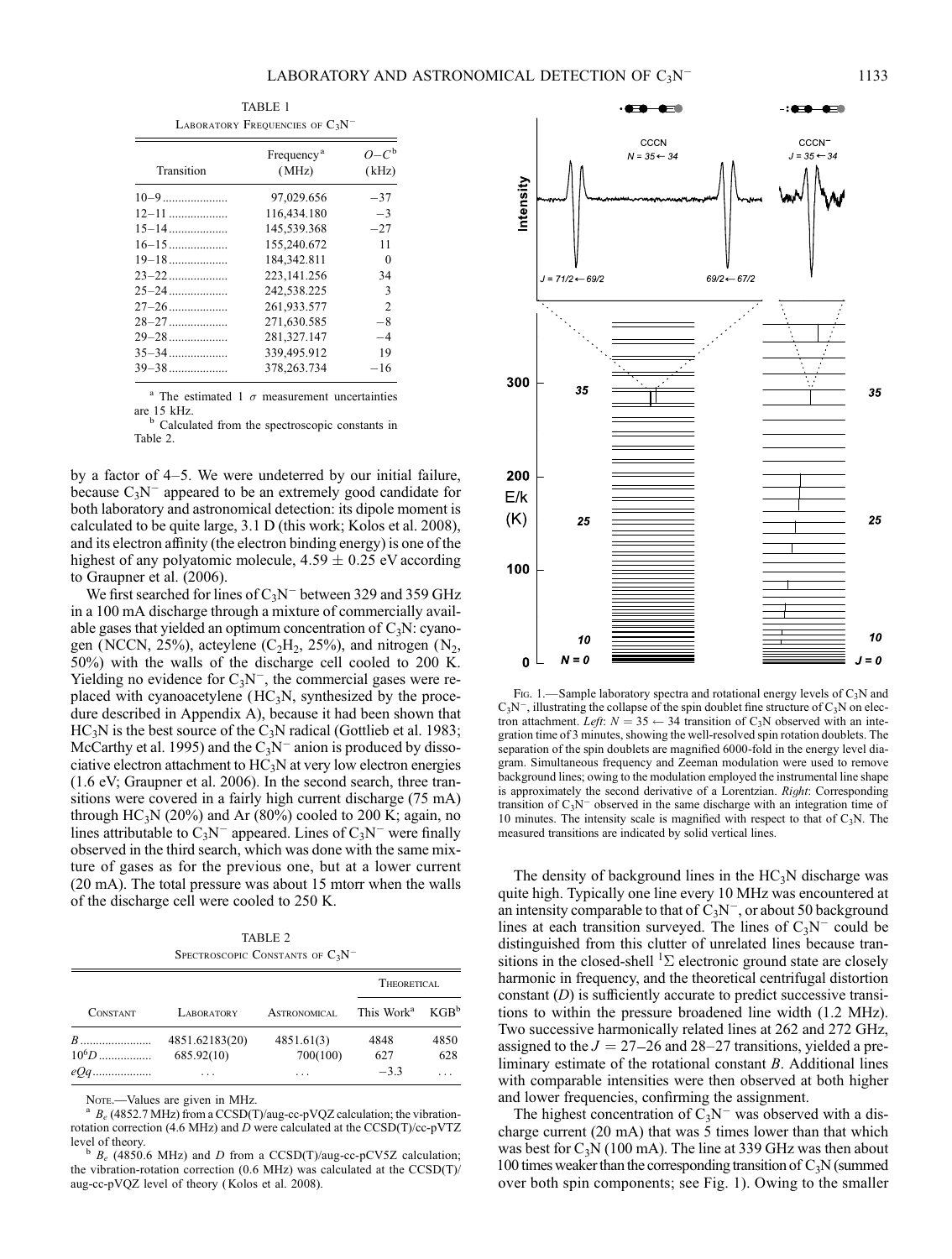

Fig. 2.—Rotational partition function (Z) of C<sub>3</sub>N and C<sub>3</sub>N<sup>-</sup> vs. temperature (T).

partition function and larger dipole moment, lines of  $C_3N^-$  are 2.4 times more intense than those of  $C_3N$  per unit abundance (Fig. 2). The concentration of  $C_3N^-$  in our discharge (3 × 10<sup>7</sup> cm<sup>-3</sup>), corresponding to a mole fraction of  $5 \times 10^{-8}$ , is  $\leq 0.001\%$  that of  $HC_3N$  under the conditions in which lines of the anion are most intense. The anion to radical concentration—about 2% is comparable to that of  $CN^-$  (Gottlieb et al. 2007), but the mole fraction of  $C_3N^-$  is about 100 times smaller than that of  $CN^-$  in the respective discharges. Following detection of  $C_3N^-$  in a discharge through  $HC_3N$  (with either Ar or  $N_2$  as the carrier gas), other known sources of  $C_3N$  were examined for evidence of the anion. Lines of  $C_3N^-$  were observed in low-current (20 mA) discharges through HCCH/N<sub>2</sub> and HCCH/N<sub>2</sub>/NCCN, but not through NCCN with either Ar or  $N_2$  as the carrier. Although the latter discharge is a good source of the radical, the anion was not observed because of the absence of hydrogen.

The evidence that  $C_3N^-$  is the carrier of the series of lines in Table 1 is overwhelming. As mentioned, the assigned lines are closely harmonic in frequency, and show no evidence of fine or hyperfine structure, as expected for high rotational transitions of a molecule in a  ${}^{1}\Sigma$  ground electronic state. The rotational constant (B) is only 2% smaller than that of  $C_3N$ , about as expected, because electron attachment to carbon chains generally results in only a slight decrease in  $B$ . There is no evidence for nitrogen quadrupole hyperfine structure and none is expected, because hyperfine structure (hfs; <10 kHz at 97 GHz) is much less than the pressure broadened line width. Although we did not directly rule out H as a possible constituent by observing the same series of lines in a discharge through  $DC_3N$ , the addition of an H atom at the end of the chain would yield a rotational constant that is too small; for example, B for  $HC_3N$  is 6% smaller than that of the carrier of the new series of lines.

The spectroscopic constants provide strong additional evidence in support of the assignment. First, the measured rotational constant is within 0.1% of that predicted by two independent highlevel quantum calculations, and the centrifugal distortion (D) is in excellent agreement with that calculated. Second, other possible carriers such as the carbon-13 or nitrogen-15 isotopic species of the  $C_3N$  radical are ruled out because: (1) the rotational spectra of these have been measured (McCarthy et al. 1995); and (2) the spectra of the isotopic species of the radical would consist of symmetrical spin doublets separated by about 19 MHz, rather than the single series of lines observed. Third, vibrationally excited



Fig. 3.—Ion drift measurement of C<sub>3</sub>N<sup>-</sup>. The  $J = 35 \leftarrow 34$  absorption line of  $C_3N^-$  with either positive or negative high voltage (HV) applied to the electrode near the radiation source; the electrode near the detector was held at ground. The integration time for each spectrum was approximately 30 minutes. The frequency shift derived here (95  $\pm$  10 kHz) corresponds to an axial ion drift velocity of 80  $\pm$  10 m s<sup>-1</sup>. The weak features marked U are from unassigned neutral molecules produced in the discharge.

 $C_3$ N is ruled out for several reasons: the rotational constants in the low-lying bending vibrational levels are close to that of the ground state (Mikami et al. 1989); although the rotational spectra in the stretching levels of  $C_3N$  have not been measured, by analogy with other linear polyatomic molecules such as  $HC<sub>3</sub>N$ , the rotational constants are expected to be within 1% of that of the ground state; and the symmetry of the lowest stretching levels in  $C_3N$  is <sup>2</sup> $\Sigma$ , so the spectra will consist of well-resolved spin doublets rather than a single series of lines. Fourth, the  $C_3N^+$  cation is ruled out because three published quantum calculations predict it to have a triplet electronic ground state (Harland & Maclagan 1987; Ding et al. 1998; Kolos et al. 2008). The rotational spectrum of  $C_3N^+$  would then consist of three well-resolved fine-structure components of comparable intensity, rather than the observed single series of harmonic lines.

Finally, direct determination of the charge of the carrier provides conclusive confirmation of our assignment. Ions are accelerated in the positive column of a glow discharge owing to the axial electric field [typically (5-15) V cm<sup>-1</sup>; Stephenson & Saykally 2005]. A measurable Doppler shift in the line frequency was observed when the millimeter-wave radiation made a single pass through the discharge cell (normally a double pass is employed to enhance sensitivity). The sign of the shift then changed on reversal of the cathode and anode potentials, as expected for a negative ion (Fig. 3). The observed ion drift velocity ( $v_{da}$  =  $80 \pm 10$  ms<sup>-1</sup>) is within 10% of that inferred from earlier measurements of  $CN^-$  in a similar discharge (Gottlieb et al. 2007) on the assumption that  $v_{da}$  is inversely proportional to the square root of the mass of the ion.

#### 2.2. Astronomical

#### 2.2.1. IRC+10216

The recent detection of  $C_4H^-$  in IRC+10216 with the IRAM 30 m telescope implies that the isoelectronic  $C_3N^-$  might be detectable in this source. Before undertaking new observations, we examined spectra of this source obtained in a deep survey for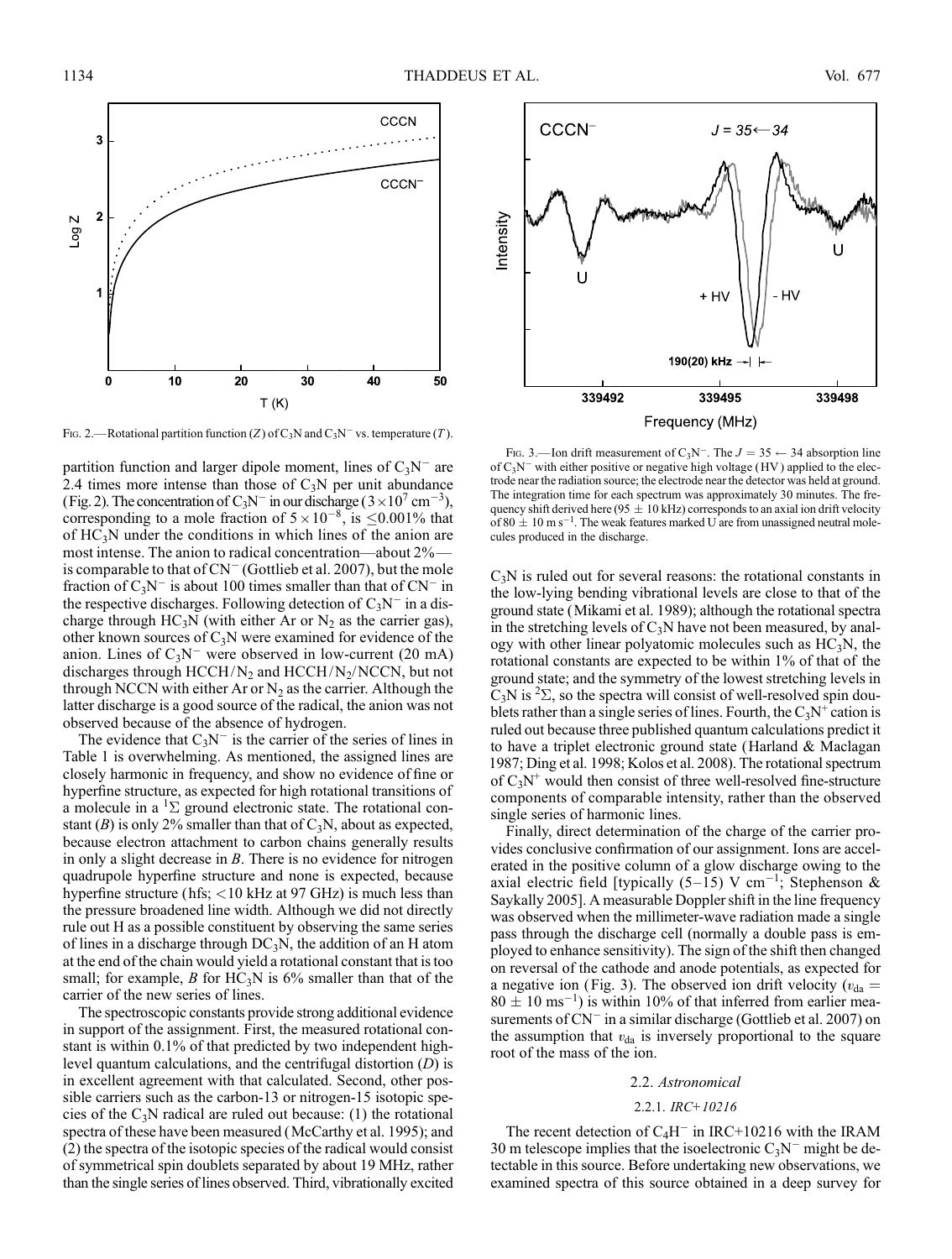

Fig. 4.—Four transitions of  $C_3N^-$  observed toward IRC+10216. The red and blue edges of the cusped line shapes are indicated by vertical arrows. The  $J =$  $11 - 10$  line at 106.7 GHz is blended with an intense line of  $C_6H$  (see simulated profile in insert), and the  $J = 15 - 14$  line at 145.5 GHz is partially blended with very weak lines of  $1-H_2C_3$  and  $C_6H$ . The antenna temperature scale is corrected for atmosphere attenuation and spillover losses  $(T_A^*)$ , the spectral resolution is 1 MHz, and the frequency axis is relative to a systemic velocity of  $-26.5 \text{ km s}^{-1}$ .

new molecules in the 3 mm band (J. Cernicharo et al. 2008, in preparation). This survey contains a number of lines that could not be assigned to any known carrier, including two of similar intensity which agree in frequency to better than 0.5 MHz with the  $J = 10-9$  (97,030 MHz) and 11–10 (106,732 MHz) transitions of  $C_3N^-$ . The evidence for  $C_3N^-$  is compelling, because the density of lines in our 3 mm spectral survey with intensities  $\geq$ 5 mK is only about one every 30 MHz, and the number of lines with  $T_A^* \sim 7$  mK is even less: roughly one every 100 MHz. Although three other transitions of  $C_3N^-$  were also covered in this band (at 77,625, 87,327, and 116,434 MHz), these are either blended with intense background lines [e.g., the  $(N, J, F) =$  $(1, 3/2, 1-0, 1/2, 0)$  component of C<sub>2</sub>H at 87,328 MHz], or they lie at frequencies where the noise temperatures of the receivers

TABLE 3 OBSERVED LINE PARAMETERS OF  $C_3N^-$  in IRC+10216

|                                   |                                                     | FREQUENCY (MHz)                                          | $\int T_A^* dv$                                              | $V_{\rm exp}$                                      |  |
|-----------------------------------|-----------------------------------------------------|----------------------------------------------------------|--------------------------------------------------------------|----------------------------------------------------|--|
| <b>TRANSITION</b> $J' - J$        | Calculated <sup>a</sup>                             | Observed                                                 | $(K \text{ km s}^{-1})$ $(km s^{-1})$                        |                                                    |  |
| $11 - 10$<br>$14-13$<br>$15 - 14$ | 97029.693<br>106732.028<br>135837.883<br>145539.395 | 97029.5(3)<br>106731.5(8)<br>135837.9(6)<br>145538.6(10) | 0.183(12)<br>$0.224(20)^{b}$<br>0.128(20)<br>$0.165(40)^{b}$ | 14.1(3)<br>$14.5^\circ$<br>14.1(6)<br>$14.5^\circ$ |  |

Notes.—The numbers in parentheses are the 1  $\sigma$  uncertainties in units of the last digits. The observed line frequencies are computed for a source velocity  $v_{LSR} = -26.5$  km s<sup>-1</sup>

<sup>a</sup> Calculated with the spectroscopic constants derived from the laboratory measurements (Table 2). measurements (Table 2).<br><sup>b</sup> Partially blended line.<br><sup>c</sup> Terminal velocity constrained to 14.5 km s<sup>-1</sup>.

are high. To confirm our tentative identification of  $C_3N^-$ , we then undertook observations in 2007 September and October of two additional transitions in the 2 mm wave band.

The observations in the 2 mm band were also made with the 30 m telescope. The dual-polarization receivers were operated in the single-sideband mode with a rejection of the upper sideband of about 18 dB, as estimated from the intensities of strong lines. The back ends consisted of two 512 channel filter banks with 1 MHz resolution. To ensure flat baselines, the secondary mirror was wobbled by  $\pm 90''$  at a 0.5 Hz rate. The zenith sky opacity of 0.03–0.20 resulted in a system noise temperature of 170–330 K. The total integration time for each polarization in the position switching mode was 4 hr at 135.8 GHz and 2 hr at 145.5 GHz, which yielded an rms noise of 2–3 mK when the two polarizations were averaged.

Two lines of similar intensity ( $T_A^* \sim 6$  mK) coincide in frequency with the  $J = 14-13$  (135,838 MHz) and 15-14 (145,539 MHz) transitions of  $C_3N^-$ . Although the line at 145.5 GHz is partially blended with lines of  $C_6H$  and l-H<sub>2</sub>C<sub>3</sub>, it could be assigned to  $C_3N^-$  with some confidence, because the line width (29 km s<sup>-1</sup>) and cusped line shape—characteristic of molecular emission from the outer envelope of IRC+10216—are similar to that of the line at 97 GHz, which was observed with excellent signal to noise and is free of contamination by background lines. All four lines are shown in Figure 4; the data are summarized in Table 3.

Figure 5 shows the rotational temperature diagrams for lines of  $C_3N^-$  and  $C_3N$  observed in the IRAM 30 m spectral survey (Cernicharo et al. 2008, in preparation, 2000; Table 3, this work). The radius of the shell as determined from that of the neutral species is  $10'' - 24''$  (see, e.g., Guélin et al. 1993), so line intensities have been corrected for beam dilution assuming a uniform source of radius 20". The rotational temperature  $T_{\text{rot}}$  is the same for the anion and the radical to within the measurement uncertainties:  $24 \pm 5$  K for C<sub>3</sub>N<sup>-</sup> and  $29 \pm 2$  K for C<sub>3</sub>N. The total column density across the shell is  $(1.6 \pm 0.6) \times 10^{12}$  cm<sup>-2</sup> for C<sub>3</sub>N<sup>-</sup> versus  $(3.1 \pm 0.3) \times 10^{14}$  cm<sup>-2</sup> for C<sub>3</sub>N. The abundance ratio  $[C_3N^-]/[C_3N]$  of 0.52% is about 20 times larger than  $[C_4H^-]/$ [C<sub>4</sub>H], but is 12 times smaller than  $[C_6H^-]/[C_6H]$  (Cernicharo et al. 2007) and 50–70 times smaller than  $[C_8H^-]/[C_8H]$  in this source (Remijan et al. 2007; Kawaguchi et al. 2007).

There is little doubt that  $C_3N^-$  is the carrier of the four assigned lines in IRC+10216. As expected, the intensities of all four are similar, and there are no missing lines. The spectroscopic constants  $B$  and  $D$  are in excellent agreement with those from the laboratory (Table 2). The rotational temperature is the same as that of  $C_3N$ , as expected (Fig. 5). The line observed with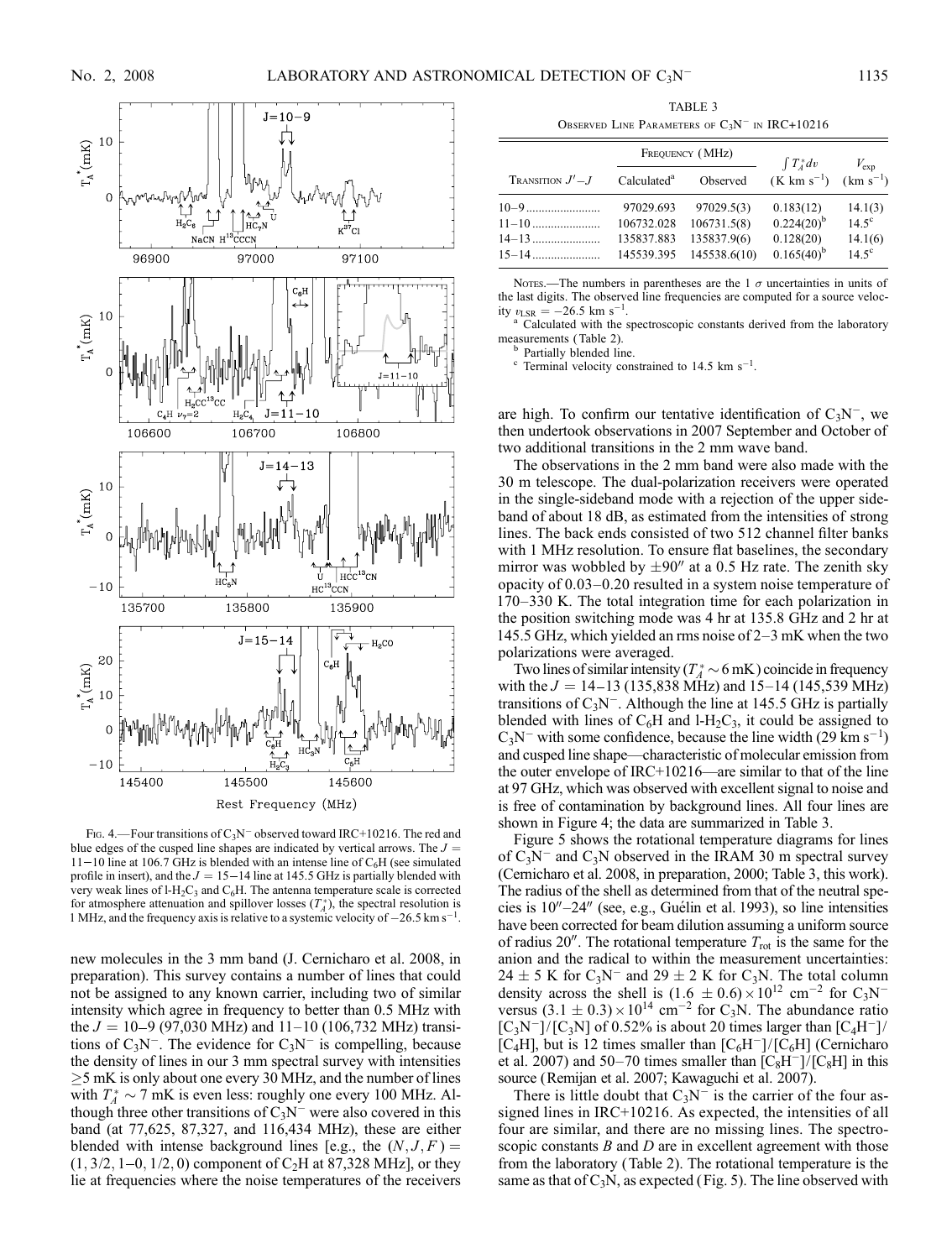

FIG. 5.—Rotational temperature diagram for  $C_3N^-$  and  $C_3N$  in IRC+10216. The measured line intensities were corrected for beam dilution assuming a uniformly bright source of radius 20".

the highest signal-to-noise ratio  $(J = 10-9)$  is strongly cusped, confirming that  $C_3N^-$  is confined to the same hollow shell as  $C_3N$  and the neutral acetylenic chain radicals, e.g.,  $C_3H$ ,  $C_4H$ , and  $C_6H$ .

# 2.2.2. TMC-1

The recent observations of  $C_6H^-$  and  $C_8H^-$  in TMC-1 with abundances of a few percent that of the corresponding radical (McCarthy et al. 2006; Brünken et al. 2007), suggested that  $C_3N^$ might be detected in this source. In 2007 October we did a simul-

taneous search with the NRAO 100 m Green Bank Telescope (GBT) for the 2–1 lines of  $C_3N^-$  and  $C_4H^-$  in TMC-1 near 19 GHz, and measurements of the corresponding lines of  $C_3N$  and  $C_4H$ . System temperatures with the K-band receiver were typically 30–50 K. Spectra were acquired as before by position switching (Brünken et al. 2007), at a resolution of 6.1 kHz across the 50 MHz wide bands of the spectrometer.

Column densities were derived from the line parameters in Table 4 on the assumption that the rotational temperature is 5 K. The column density of C<sub>3</sub>N<sup>-</sup> in TMC-1 of  $\leq$ 7 $\times$ 10<sup>11</sup> cm<sup>-2</sup> is  $\leq 0.8\%$  of C<sub>3</sub>N (9.5  $\times$  10<sup>13</sup> cm<sup>-2</sup>). Our limit for the C<sub>3</sub>N<sup>-</sup>/C<sub>3</sub>N ratio in TMC-1 is comparable to the ratio in IRC+10216 (0.52%;  $\S$  2.2.1). For C<sub>4</sub>H<sup>-</sup> our limit of the column density in TMC-1  $(\leq 2.3 \times 10^{10} \text{ cm}^{-2})$  is nearly 4 times lower than a preliminary estimate obtained by Brünken et al., and is 2 times lower than that determined in a search for the 83.8 GHz line (Agundez et al. 2008). The C<sub>4</sub>H<sup>-</sup>/C<sub>4</sub>H ratio in TMC-1 (<0.004% for a C<sub>4</sub>H column density<sup>5</sup> of  $5.7 \times 10^{14}$  cm<sup>-2</sup>) is 5 times lower than that found in IRC+10216 (0.02%; Cernicharo et al. 2007). The upper limit for the anion to radical ratio for  $C_4H$  is much lower than for  $C_3N$ , because lines of  $C_4H$  are several times more intense than those of  $C_3N$  in TMC-1 and the spectroscopic enhancement for  $C_4H^-$  (100; Gupta et al. 2007) is about 40 times greater than for  $C_3N^-$  (2.4; see Appendix B).

#### 3. DISCUSSION

Our laboratory search for  $C_3N^-$  was guided by high-level quantum calculations of the structure of this anion. The equilibrium geometry was obtained at the coupled cluster [CCSD(T )] level of theory with a large basis set. The anharmonic force field calculated by the method described by Stanton & Gauss (2000) was

 $5$  There is a typographical error for the C<sub>4</sub>H column density in Table 2 of Brünken et al. (2007). The correct value is  $6.1 \times 10^{14}$  cm<sup>-2</sup>.

|                                                                     |          | TRANSITION  |             |                                 |                 |                                |                             |
|---------------------------------------------------------------------|----------|-------------|-------------|---------------------------------|-----------------|--------------------------------|-----------------------------|
| <b>MOLECULE</b>                                                     | $N'-N$   | $J'$ - $J$  | $F'-F$      | FREQUENCY <sup>a</sup><br>(MHz) | $T_A^*$<br>(mK) | $V_{\rm LSR}$<br>$(km s^{-1})$ | $\Delta v$<br>$(km s^{-1})$ |
|                                                                     | $1 - 0$  | .           | $2 - 1$     | 9,703.406                       | $<$ 21          | .                              | .                           |
|                                                                     | $2 - 1$  | .           | $3 - 2$     | 19,406.536                      | <12             | $\cdots$                       | $\cdots$                    |
| $C_3N. \dots \dots \dots \dots \dots \dots \dots \dots \dots \dots$ | $2 - 1$  | $5/2 - 3/2$ | $5/2 - 3/2$ | 19,780.808                      | 203(9)          | 5.72                           | 0.25(1)                     |
|                                                                     | .        | .           | $3/2 - 1/2$ | 19,780.823                      | 128(9)          | 5.54                           | 0.21(2)                     |
|                                                                     | .        | $\cdots$    | $5/2 - 5/2$ | 19,781.005                      | 47(7)           | 5.83                           | 0.35(6)                     |
|                                                                     | .        | $\cdots$    | $7/2 - 5/2$ | 19,781.090                      | 344(9)          | 5.56                           | 0.24(7)                     |
|                                                                     | .        | $\cdots$    | $3/2 - 3/2$ | 19,783.537                      | 56(10)          | 5.62                           | 0.16(3)                     |
|                                                                     | .        | $3/2 - 1/2$ | $3/2 - 3/2$ | 19,797.472                      | 59(8)           | 5.62                           | 0.23(4)                     |
|                                                                     | .        | $\cdots$    | $3/2 - 1/2$ | 19,799.959                      | 71(7)           | 5.69                           | 0.26(3)                     |
|                                                                     | .        | $\cdots$    | $5/2 - 3/2$ | 19,800.126                      | 205(8)          | 5.69                           | 0.25(1)                     |
|                                                                     | $\cdots$ | $\cdots$    | $1/2 - 1/2$ | 19,800.971                      | 65(7)           | 5.65                           | 0.27(3)                     |
|                                                                     | $1 - 0$  | .           | $\cdots$    | 9,309.887                       | < 8             | $\cdots$                       | $\cdots$                    |
|                                                                     | $2 - 1$  | $\cdots$    | $\cdots$    | 18,619.758                      | $<$ 7           | $\cdots$                       | .                           |
|                                                                     | $1 - 0$  | $3/2 - 1/2$ | $1 - 0$     | 9,493.060                       | 186(7)          | 5.67                           | 0.33(2)                     |
|                                                                     | .        | .           | $2 - 1$     | 9,497.615                       | 605(11)         | 5.64                           | 0.31(7)                     |
|                                                                     | $\cdots$ | $\cdots$    | $1 - 1$     | 9,508.005                       | 162(7)          | 5.61                           | 0.33(2)                     |
|                                                                     | $2 - 1$  | $5/2 - 3/2$ | $2 - 1$     | 19,014.720                      | 1033(44)        | 5.72                           | 0.26(1)                     |
|                                                                     | .        | .           | $3 - 2$     | 19,015.144                      | 1527(45)        | 5.74                           | 0.26(1)                     |
|                                                                     | .        | .           | $2 - 2$     | 19,025.107                      | 105(20)         | 5.72                           | 0.46(10)                    |
|                                                                     | .        | $3/2 - 1/2$ | $1 - 1$     | 19,044.760                      | 162(22)         | 5.75                           | 0.36(6)                     |
|                                                                     | .        | $\cdots$    | $2 - 1$     | 19,054.476                      | 1010(30)        | 5.74                           | 0.27(1)                     |
|                                                                     | .        | $\cdots$    | $3 - 2$     | 19,055.947                      | 440(30)         | 5.72                           | 0.23(2)                     |

TABLE 4 OBSERVED LINE PARAMETERS OF  $C_3N$  and  $C_4H$ , and Upper Limits of  $C_3N^-$  and  $C_4H^-$  in TMC-1

Nore.—Position assumed for TMC-1:  $\alpha$ (J2000.0) = 04<sup>h</sup>41<sup>m</sup>42.49<sup>s</sup>,  $\delta$ (J2000.0) = +25<sup>°</sup>41'

<sup>a</sup> Frequencies of C<sub>3</sub>N from unpublished measurements in a supersonic molecular beam (estimated 1  $\sigma$  uncertainties 5 kHz), C<sub>4</sub>H frequencies from Gottlieb et al. (1983), and  $C_4H^-$  from Gupta et al. (2007).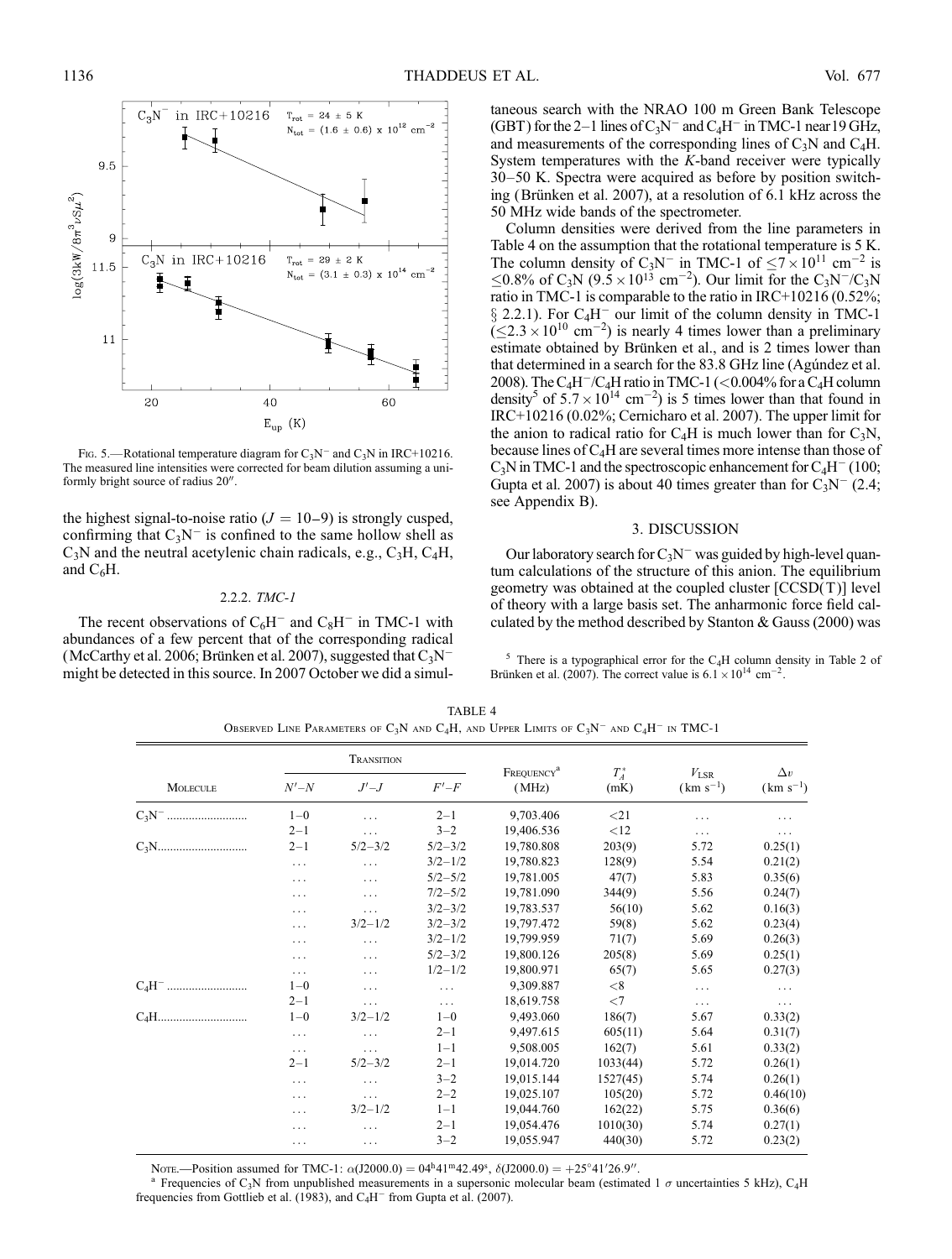then used to calculate the vibration-rotation interaction constants  $(\alpha_i)$ , and to convert the equilibrium rotational constant  $B_e$  to that of the ground state  $B_0 = \overline{B}_e - \frac{1}{2}$  $\sum_i \alpha_i$ . After our calculation was completed, we learned of an independent calculation of  $B_0$  at the same level of theory but with a larger basis set (Kolos et al. 2008). As Table 2 shows, the two calculations agree to better than 0.1% with the measured  $B_0$ .

The formation of anions in our glow discharge is poorly understood. In our earlier work on  $CN^-$ , we discussed evidence for two mechanisms: (1) radiative electron attachment to the CN radical, and (2) dissociative attachment to the precursor NCCN. A significant limitation in the interpretation of the  $CN^-$  observations is that the ratio of  $CN^-$  to NCCN cannot be determined, owing to the nonpolarity of NCCN. In the experiments here, the relative concentrations of  $C_3N^-$  and  $HC_3N$  were determined from the measured line intensities under conditions that yielded the most intense lines of the anion. From these measurements, it appears that  $C_3N^$ may be formed by dissociative attachment to  $HC_3N$ , because the  $C_3N^-/HC_3N$  ratio  $[(3-10) \times 10^{-6}]$  is similar in discharges through different precursor gases, and  $C_3N^-$  was not observed in a discharge through NCCN and  $N_2$  in which  $C_3N$  was produced but not  $HC<sub>3</sub>N$ .

We have attempted without success to detect the lowest rotational transitions of  $C_3N^-$  with our Fourier transform microwave (FTM) spectrometer employing a variety of experimental conditions, and both cyanoacetylene and cyanogen as precursor gases. With either gas mixture, lines of  $C_3N$  radical are sufficiently strong that transitions of its carbon-13 isotopic species (McCarthy et al. 2003) are readily observed in natural abundance, but there is no evidence for  $C_3N^-$  at a level of  $10^{-3}$  of the neutral radical.

This failure to find  $C_3N^-$  is puzzling; it may mean that anion production in the supersonic beam of the FTM is via radiative electron attachment, and that the efficiency of electron capture is significantly enhanced for radicals with large dipole moments. Lines of isoelectronic  $C_4H^-$ , for example, were only observed with He or  $H_2$  as a buffer gas (Gupta et al. 2007), even though lines of ground state  $C_4H$  were more than 10 times weaker in He or  $H_2$  than in Ne or Ar. Detection of  $C_4H^-$  under these conditions may occur because electron attachment is not from the ground state, which possesses a small dipole moment (0.87 D), but rather from the low-lying  ${}^{2}$ II state (0.01 eV) which has a large dipole moment (4.5 D; see Pachkov et al. 2003) and is thermally populated in the warmer He or  $H_2$  expansions, but is not populated in the Ne or Ar expansions. Although  $C_3N$  has an even higher electron affinity (4.59 eV) than  $C_4H$ , the dipole moment of the ground state (2.9 D) is only about half that of the  ${}^{2}$ II electronic state of  $C_4H$ , and its first excited electronic state (0.2 eV) is only weakly polar (0.2 D; McCarthy et al. 1995). The apparent absence of  $C_3N^-$  lines in the FTM beam may mean that the dipole moment plays a crucial role in determining the rate of electron attachment.

As predicted (e.g., Millar et al. 2000) the abundances of  $C_6H^$ and  $C_8H^-$  in TMC-1 and IRC+10216, and  $C_6H^-$  in L1527 are fairly large, representing a good fraction of that of their parent neutral species ( $\sim$ 10%). On the other hand, the abundance of  $C_4H^-$  relative to  $C_4H$  is much smaller (0.025% in IRC+10216, 0.01% in L1527, and <0.004% in TMC-1; Cernicharo et al. 2007; Agúndez et al. 2008; see  $\S$  2.2.2). This may simply be because  $C_4H$  is smaller than  $C_6H$  and  $C_8H$  and has far fewer low-lying vibrational states, making electron attachment less probable. The electron attachment rate coefficients, like all two-body radiative attachment rate coefficients, are difficult to calculate precisely, and are generally evaluated via a statistical theory (see Herbst 1980). Such a theory seems to work for large carbon chains, where nearly every collision between a neutral and an electron yields an anion, but seems to fail for shorter chains: the rate coefficient for  $C_4H + e$  calculated by E. Herbst (2007, private communication) deviates significantly from that derived from the observed  $C_4H^-$  abundance (see Cernicharo et al. 2007). Further testing of the statistical theory on other short anions is crucial, particularly because this theory is also used to calculate the rates of radiative association between atoms and neutrals, important in astrochemistry.

A crucial parameter that may control the abundance of molecular anions in the interstellar gas is the overall rate of radiative attachment ( $k_{\text{ratt}}$ ) for the process  $A + e \rightarrow A^- + h\nu$ . Following Cernicharo et al. (2007), we derived  $k_{\text{ratt}}(C_3N)$  from the ratio of the observed abundances of  $C_3N$  and  $C_3N^-$  in the expanding shell of IRC+10216. On the assumption that the steady state approximation applies and photodetachment may be neglected,

$$
k_{\text{ratt}} = \frac{[A^-]}{[A]} \frac{1}{[e]} (k_{\text{aa}}[H] + k_{\text{neu}}[B^+]), \tag{1}
$$

where  $[e]$  is the abundance of electrons,  $[B^+]$  of cations, and [H] of atomic hydrogen;  $k_{aa}$  is the rate coefficient for associative detachment by reaction with H; and  $k<sub>neu</sub>$  for neutralization with cations. We adopt  $k_{\text{neu}} = 10^{-7} \text{ cm}^3 \text{ s}^{-1}$  (see, e.g., Smith & Adams 1979) and  $k_{aa}$  from the measurements of Barckholtz et al. (2001). The abundances of the cations  $(|e|/|H_2| = |B^+|/|H_2| = 10^{-7};$ Glassgold et al. 1987) and atomic hydrogen ( $[H]/[H_2] = 10^{-4}$ ; Glassgold 1996) were estimated for a shell of radius  $15<sup>′′</sup>$ .

From the observed values  $\rm [C_4H^-]/[C_4H] = 1/4200$  and  $[C_6H^-]/[C_6H] = 1/16$  (Cernicharo et al. 2007), we arrive at  $k_{\text{ratt}}(C_4H) = 2 \times 10^{-10} \text{ cm}^3 \text{ s}^{-1}$  and  $k_{\text{ratt}}(C_6H) = 5 \times 10^{-8} \text{ cm}^3 \text{ s}^{-1}$ . A more thorough time-dependent calculation involving expansion of the envelope and the loss of anions through reactions with neutral atoms other than H and by photodetachment yields  $k_{\text{rat}}(C_4H) = 9 \times 10^{-11} (T/300)^{-0.5} \text{ cm}^3 \text{ s}^{-1}, k_{\text{rat}}(C_6H) =$  $1.4 \times 10^{-8} (T/300)^{-0.5}$  cm<sup>3</sup> s<sup>-1</sup>, and  $k_{\text{ratt}}(C_8H) = 2.5 \times$  $10^{-8} (T / 300)^{-0.5}$  cm<sup>3</sup> s<sup>-1</sup> (see Agundez et al. 2008). Similarly, from the observed values of  $[C_3N^-]/[C_3N]$ , we derive  $k_{\text{ratt}}(C_3N) =$  $1.9 \times 10^{-9} (T/300)^{-0.5}$  cm<sup>3</sup> s<sup>-1</sup> from our time-dependent model calculations. The electron attachment rate coefficient derived for  $C_3N$  is then  $\sim$  20 times larger than that of  $C_4H$ .

This value of  $k_{\text{ratt}}(C_3N)$  may be compared with that derived by Petrie & Herbst (1997), who calculated the total energies and enthalpies of formation of  $C_3N^-$ ,  $C_3N$ , and CCCNH; and the intensities and vibrational frequencies of  $C_3N^-$ . They derived  $k_{\text{ratt}}(C_3N) = (2-4) \times 10^{-10} (\dot{T}/300)^{-0.5} \text{ cm}^3 \text{ s}^{-1}$ , depending on whether they used the calculated or the experimental electron affinity of  $C_3N$ . This is almost an order of magnitude smaller than the apparent rate derived from our measured  $C_3N^$ abundance.

Another possible pathway for the formation of  $C_3N^-$  is dissociative attachment to HNCCC (a metastable isomer of cyanoacetylene) first proposed by Petrie & Herbst (1997),

$$
HNCCC + e \rightarrow CCCN^- + H. \tag{2}
$$

The column density of HNCCC derived from recent observations of the  $J = 9-8$  through 12–11 lines in IRC+10216 with the IRAM telescope,  $7 \times 10^{11}$  cm<sup>-2</sup>, is about 500 times less than that of C3N (J. Cernicharo et al. 2008, in preparation). Therefore, reaction (2) would have to be at least 500 times faster than reaction (1) to account for the observed  $[C_3N^-]/[C_3N]$  ratio in IRC+10216.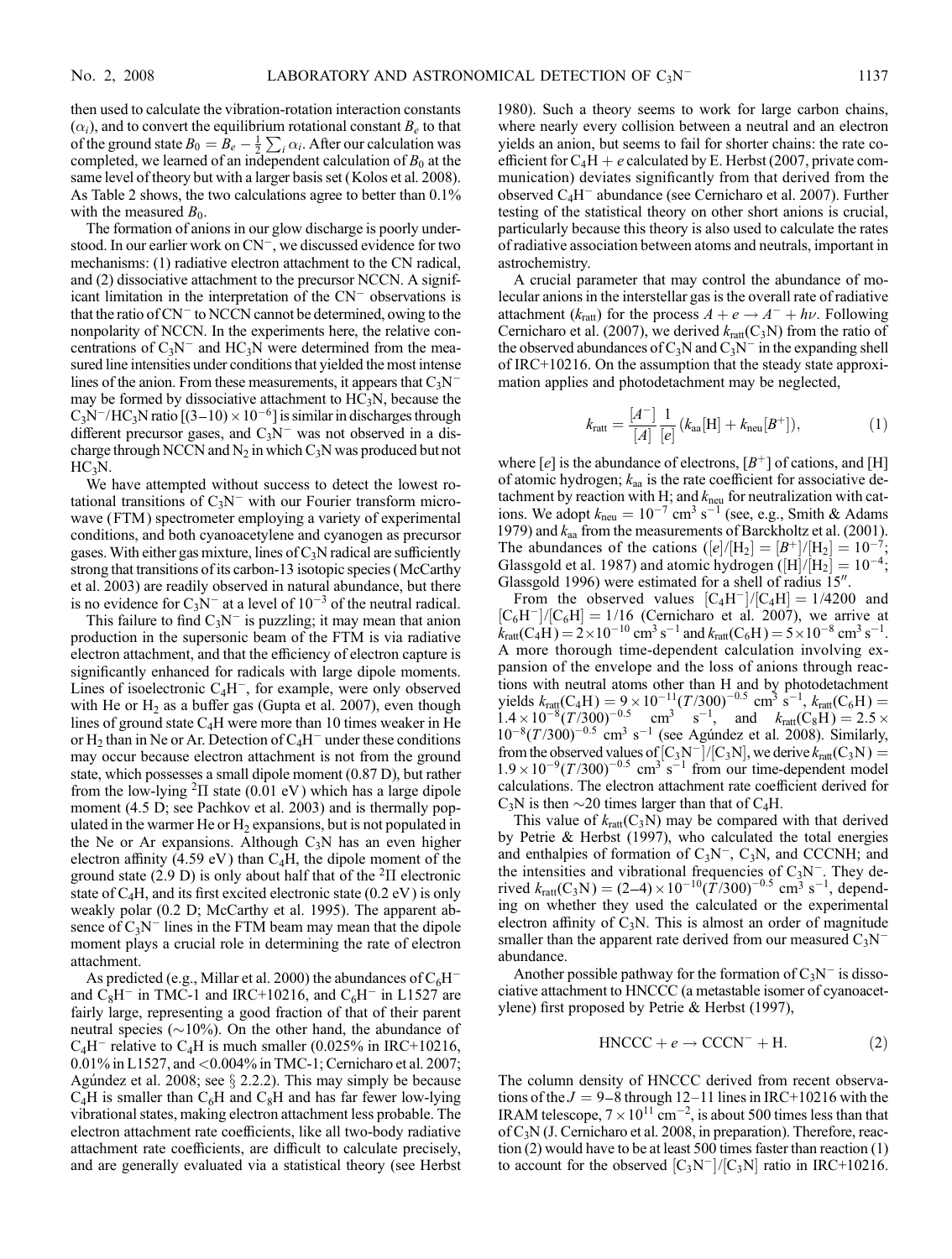Such a high rate of  $>10^{-6}$  cm<sup>3</sup> s<sup>-1</sup> for reaction (2) seems implausible. HNCCC is relatively abundant in TMC-1 (Snyder et al. 2006) but  $C_3N^-$  is not detected there, implying that reaction (2) may not be a significant channel for the formation of  $C_3N^-$  in cold clouds. If reaction (1) is the only efficient path for the formation of  $C_3N^-$  in the interstellar gas, then  $k_{\text{ratt}}(C_3N)$  derived from the measured abundance of  $C_3N^-$  in IRC+10216 is the true rate of radiative attachment, which we have shown is about an order of magnitude greater than that predicted by Petrie & Herbst (1997).

The laboratory identification of new molecular ions in the millimeter-wave band is much easier when it is possible to readily distinguish ionic lines from those of neutral molecules. The technique of velocity modulation provides excellent discrimination between ions and neutrals in the IR band (Stephenson & Saykally 2005), but when lines of the ions are observed by this technique in the millimeter-wave band they are about 6 times weaker than those observed in a normal DC glow discharge ( because the Doppler shift from the ion drift is much less than the pressure broadened line width; Savage & Ziurys 2005; see also Fig. 3). If the sensitivity of our millimeter-wave spectrometer can be increased moderately, say by a factor of 5, velocity modulation may become a powerful general technique for the detection of new molecular anions.

Other anions of astrophysical interest may be detected by the present technique. Five good candidates are  $CH<sub>3</sub>CC<sup>-</sup>$  (1-propynyl), c-C<sub>3</sub>H<sup>-</sup>, C<sub>5</sub>N<sup>-</sup>, H<sub>2</sub>CCC<sup>-</sup>, and H<sub>2</sub>CCN<sup>-</sup>. These span a wide range of binding energy and dipole moment: linear  $C_5N^-$  and the symmetric top  $CH<sub>3</sub>CC<sup>-</sup>$  have large dipole moments and binding energies that are comparable to that of  $C_6H^-$ , but the binding energies of the others are  $\leq$  2.0 eV. The rotational constants and leading centrifugal distortion constants of  $H_2CCC^-$  and  $H_2CCN^$ were derived by autodetachment spectroscopy (Yokoyama et al. 1996; Lykke et al. 1987), so the search for the rotational lines can be restricted to a fairly narrow frequency range. Observations of these five molecular anions may allow astronomers to better determine the electron density in the interstellar gas, when the dependence of the cross sections for electron attachment and photodetachment on dipole moment and electron affinity have been determined.

For new observations, the highest priority in our view should be given to the discovery of better astronomical sources for negative molecular ions in a wide range of objects, starting with a deep survey of  $C_6H^-$ , the most readily observed molecular anion to date. It is highly implausible that with IRC+10216, TMC-1, and recently L1527 the best anion sources in the entire Galaxy have been found; it is more reasonable to assume instead that this limitation is largely the well-known selection effect of observers devoting their limited observing time on big telescopes to the few sources which have worked in the past. The same selection effect was encountered in the early study of interstellar molecules. Breaking free of this straitjacket is worth a substantial amount of observing time on the largest radio telescopes. It is not premature to suggest that such a survey should be extended to some of the more plausible extragalactic sources.

We are grateful for helpful suggestions from E. Herbst, W. Klemperer, and T. Oka. We are particularly pleased to acknowledge the advice and support of J. F. Stanton, and the generous assistance of Professor W. von E. Doering and Dr. Xin Zhao with the synthesis of cyanoacetylene. This work is supported by National Science Foundation grant CHE-0701204 and NASA grant NNX08AE05G; support for H. G. is provided by the Robert A.Welch Foundation and through NSF grant CHE-0710146 to J. F. Stanton at the University of Texas. S. B. is grateful to the Harvard College Observatory for a Menzel fellowship. The National Radio Astronomy Observatory (NRAO) is a facility of the National Science Foundation operated under cooperative agreement by Associated Universities, Inc.

# APPENDIX A

Cyanoacetylene (HC<sub>3</sub>N) was synthesized 20 g at a time with a yield of about 70% by a procedure similar to that described by Miller & Lemon (1967). To ensure a high yield of propiolamide (HCCCONH<sub>2</sub>, the product of the first step in the synthesis), the large excess of  $NH_3$  was removed by flushing the reaction vessel with N<sub>2</sub> and bubbling the NH<sub>3</sub>/N<sub>2</sub> mixture through concentrated HCl. Methanol  $(CH<sub>3</sub>OH)$  present as a by-product in the reaction was then pumped away. The sample was stored indefinitely at  $-20$  C with no discernible evidence of polymerization, but during the experiment HC<sub>3</sub>N was maintained at a slightly higher temperature ( $-10 \text{ C}$ ) to provide sufficient vapor pressure ( $\sim$ 60 torr; Dannhauser & Flueckinger 1963). A flow rate of 3–4 cm<sup>3</sup> minute<sup>-1</sup> (estimated with a mass flow controller), yielded near optimum line intensities of the C<sub>3</sub>N radical and a reasonable rate of HC<sub>3</sub>N consumption of approximately 0.5 g hr<sup>-1</sup>. In most experiments described here the flow of HC<sub>3</sub>N vapor was maintained with a manual metering valve because it was found that in a few days running the electronic flow controller becomes clogged. As a result, the flow rate of HC<sub>3</sub>N is less certain than that of the other precursor gases, owing to changes in the vapor pressure due to variations in the temperature of the sample bath.

#### APPENDIX B

Shown in Figure 1 are sample spectra and rotational energy level diagrams of  $C_3N$  and  $C_3N^-$ . The spin rotation doublet splittings in the energy level diagram of  $\overline{C_3N}$  are magnified to illustrate the higher density of levels in the  ${}^2\Sigma$  electronic ground state of the radical. Electron attachment to the radical results in the collapse of the spin doublets, simplifying the spectrum of the anion to that of closed shell linear molecule in a <sup>1</sup> $\Sigma$  ground state. The enhancement of the line intensities of  $C_3N^-$  relative to those of  $C_3N$  by a factor of 2.4 results mainly from the collapse of the spin doublets of the radical, since the dipole moment of the anion (3.1 D) is only slightly larger than that of the radical (2.85 D; McCarthy et al. 1995). As Figure 2 shows, this spectroscopic enhancement of  $C_3N^-$  relative to  $C_3N$  is independent of temperature for the typical astronomical sources where molecular anions have been observed.

#### **REFERENCES**

Agúndez, M., et al. 2008, A&A, 478, L19

Barckholtz, C., Snow, T. P., & Bierbaum, V. M. 2001, ApJ, 547, L171

Brünken, S., Gupta, H., Gottlieb, C. A., McCarthy, M. C., & Thaddeus, P. 2007, ApJ, 664, L43

Cernicharo, J., Guélin, M., Agúndez, M., Kawaguchi, K., McCarthy, M. C., & Thaddeus, P. 2007, A&A, 467, L37

Cernicharo, J., Guélin, M., & Kahane, C. 2000, A&AS, 142, 181 Dannhauser, W., & Flueckinger, A. F. 1963, J. Chem. Phys., 38, 69